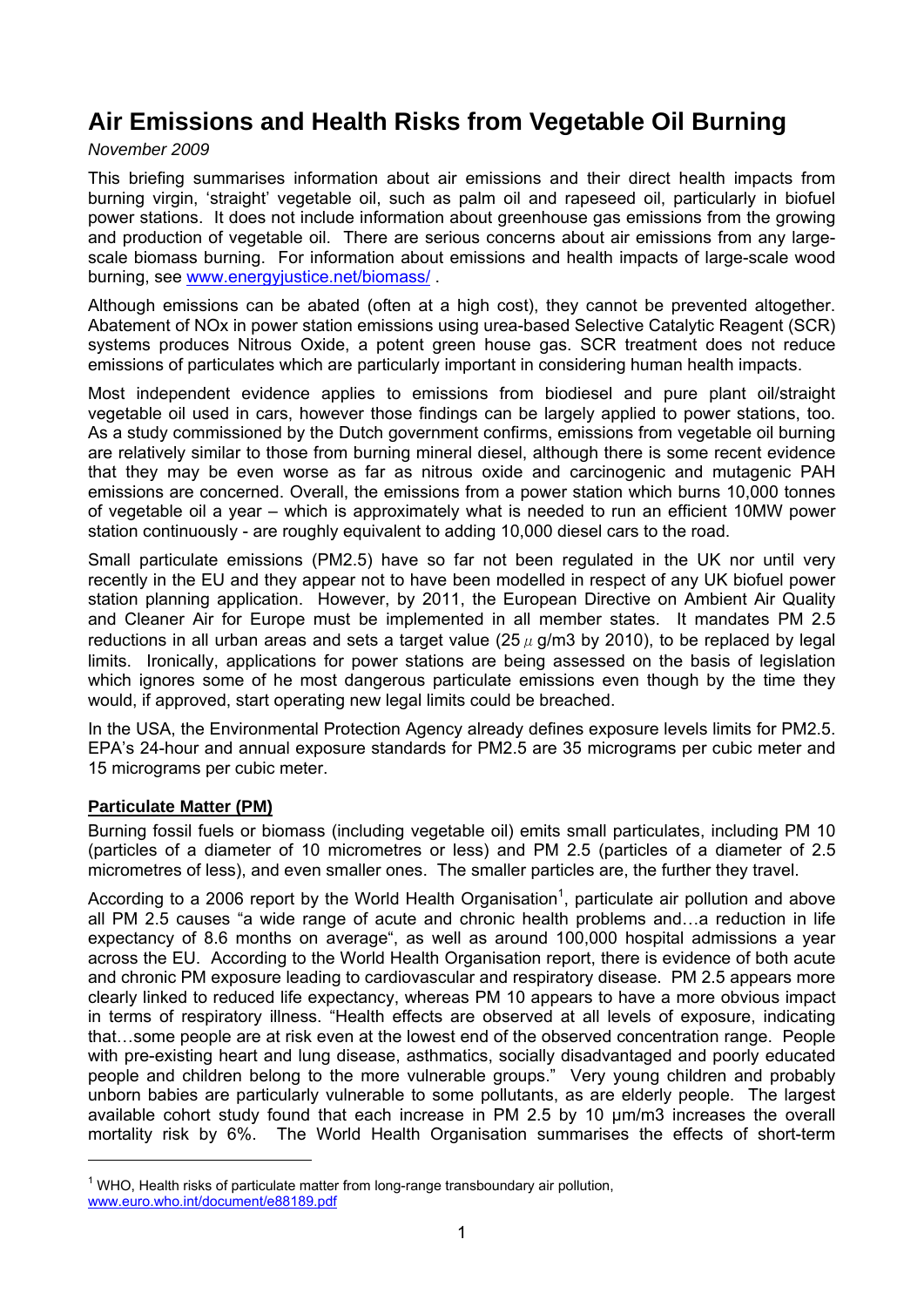exposure to particulate matter as follows: Lung inflammatory reactions, respiratory symptoms, adverse affects on the cardiovascular system, increase in medication usage, increase in hospital admissions, increase in mortality and the effects of chronic exposure as: increase in lower respiratory symptoms, reduction in lung function in children, increase in chronic obstructive pulmonary disease, reduction in lung function in adults, reduction in life expectancy, owing mainly to cardiopulmonary mortality and probably to lung cancer. "The available evidence is also sufficient to assume a casual relationship between exposure to PM and aggravation of asthma, as well as a causal link between increased prevalence and incidence of cough and bronchitis due to particulate exposure." Those findings are based on epidemiological studies.

There has been some evidence to suggest that there may be a link between PM levels and the rate of SIDS (cot death), although the evidence is clearer regarding a link between particulates and infant death from respiratory causes.<sup>2</sup>

The European Directive on Ambient Air Quality and Cleaner Air for Europe 2008 confirms : "Fine particulate matter (PM2.5) is responsible for significant negative impacts on human health. Further, there is as yet no identifiable threshold below which PM2,5 would not pose a risk."

In 2001, the UK Committee on the Medical Effects of Air Pollutants (COMEAP) reported to the Department of Health on PM2.5 saying,

 "18 μg/m3 PM2.5 could be responsible for an average loss of life expectancy from birth of about 2-20 months. This compares with an estimate of around 7 years if all the population were smokers (using the relative risk of 2.07 for smokers from the HEI reanalysis and the same methodology)."

In Feb 2006 COMEAP commented again on the link between PM2.5 and cardiovascular disease:

"Annual average concentrations of  $PM<sub>2.5</sub>$  are of the order of 7-10  $\mu$ g/m<sub>3</sub> in the UK generally and 18 μg/m3 in London today. Our current thinking is that the great majority of the effect described in the above extract is attributable to effects on the cardiovascular system." (www.advisorybodies.doh.gov.uk/comeap/statementsreports/CardioDisease.pdf )

In London, according to the Campaign for Clean Air in London, between 3,000 and 6,900 premature deaths occurred in 2005 due to PM 2.5, representing one in eight deaths in London that year.<sup>3</sup>

It is not clear whether or in how far Particulate Matter emissions from vegetable oil burning differ from those from mineral oil or diesel burning. There is some evidence that they are very similar<sup>4</sup>, although in one trial they appeared to be higher.<sup>5</sup>

A recent study which compares a small wood gasification power station with a coal power station<sup>6</sup> found that more of the particulate emissions from biomass burning were very fine particulates (PM 2.5), compared to those from coal burning, with fine particulates posing a particular risk to human health. It is not known whether the same applies to vegetable oil burning.

# **Nitrogen oxides**

 $\overline{a}$ 

Nitrogen oxides (NOx) are a precursor of small particulates as well as ozone.

4 Senternovem, The Road to Pure Plant Oil?, 2005, www.senternovem.nl/mmfiles/eindrap\_juiste%20opmaak\_ENversie\_5aug.doc\_tcm24-280270.pdf

<sup>&</sup>lt;sup>2</sup> Tracy Woodruff et al, Air Pollution and Postneonatal Infant Mortality in the United States 1999-2002, Environmental Health Perspectives. 2008;116(1):110-115

<sup>&</sup>lt;sup>3</sup> Campaign for Clean Air in London, Letter to Mayor Boris Johnson, 17<sup>th</sup> November 2009, www.cleanairinlondon.org/

<sup>&</sup>lt;sup>5</sup> Scottish Government, Review of Greenhouse Gas Life Cycle Emissions, Air Pollution Impacts and Economics of Biomass Production and Consumption in Scotland, 2006, www.scotland.gov.uk/Publications/2006/09/22094104/6

<sup>6</sup> E. Lamminen and H. Isherwood, Comparison of fine particle emissions from a modern small-scale biomass burner and from a large-scale coal-firing power plant, European Aerosol Conference 2007, www.gaef.de/eac2007/EAC2007abstracts/T14Abstractpdf/T14A032.pdf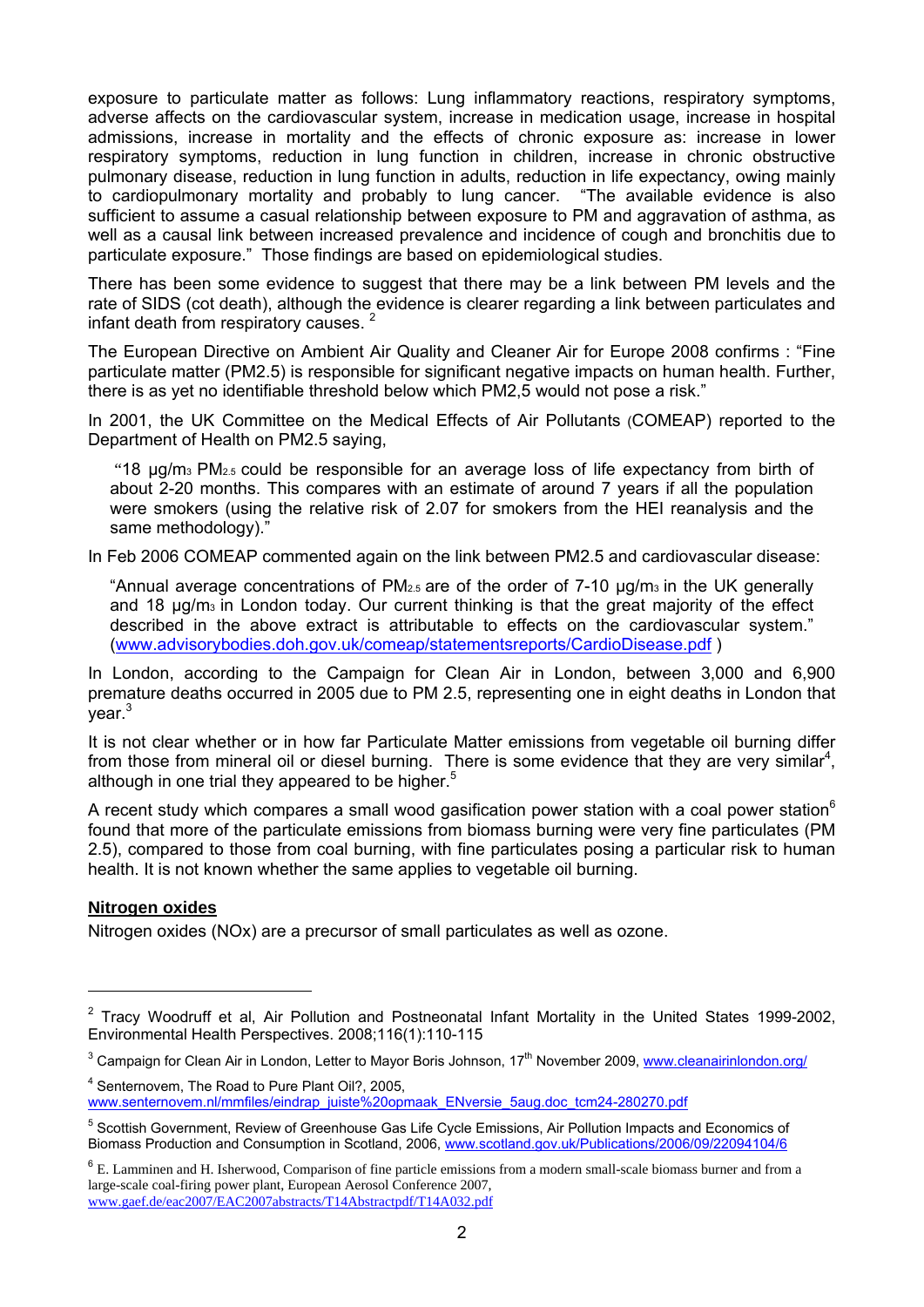Biodiesel has been shown to emit more NOx than burning mineral diesel.<sup>7</sup> The reason for higher NOx emissions is that biodiesel burns at a higher temperature than mineral diesel. Straight vegetable oil also tends to burn at higher temperatures than mineral oil, suggesting that a similar trend for NOx emissions from vegetable oil burning can be expected. This is confirmed by a recent US study $^8$  as well as by measurements carried out by the Folkcenter, although one other study showed no obvious differences.<sup>9</sup> Regardless of a comparison with mineral oil, however, biofuel power stations will constitute additional sources of NOx.

According to the World Health Organisation, high levels of ozone "can cause breathing problems, trigger asthma, reduce lung function and cause lung diseases. In Europe it is currently one of the air pollutants of most concerns." There is evidence that daily mortality rises by 0.3% and that for heart disease by 0.4% for each 10  $\mu$ g/m<sup>3</sup> increase in ozone exposure. Nitrogen dioxide itself has been shown by epidemiological studies to increase symptoms of bronchitis in children with asthma and to reduce lung function growth, including at levels currently observed in European cities.<sup>10</sup> A systematic scientific review by the World Health Organisation in Europe<sup>11</sup> also found that high ozone levels and high nitrogen dioxide levels are linked to increased medication usage and increased hospital emissions.

Some evidence suggests that  $N_2O$  levels may affect the rate of SIDS<sup>12</sup>, although different studies reach different conclusions. There further evidence of a link between levels of ozone and SIDS<sup>13</sup> as well as of a link between ozone and respiratory illness in infants.<sup>14</sup>

# **PAH**

 $\overline{a}$ 

A study commissioned the US Department of Agriculture which has been submitted for peer-review suggests that emissions of carcinogenic and mutagenic polycyclic aromatic hydrocarbons (PAH) are three times higher in the case of straight vegetable oil burning compared to biodiesel or mineral diesel burning. This confirms findings from a previous trial that shows increased formaldehyde emissions.<sup>16</sup> Formaldehyde is one of the PAH emitted from burning vegetable oil, others are acetaldehyde and benzopyrene.

# **Other air emissions**

One trial which looked at cars converted to and running on straight vegetable oil found significant increases in hydrocarbon and carbon monoxide emissions. Carbon monoxide is a relatively stable gas. Carbon monoxide binds to haemoglobin and reduces the oxygen-carrying capacity of the blood and thus impacts on cardiac health. Unborn babies and people with certain underlying diseases are particularly vulnerable to elevated carbon monoxide levels, which can affect brain development before birth.<sup>17</sup>

<sup>15</sup> See footnote 5

 $7$  EPA, A comprehensive analysis of biodiesel impacts on exhaust emissions

<sup>&</sup>lt;sup>8</sup> Jurgen Krahl et al, Comparison of Exhaust Emissions and Their Mutagenicity from the Combustion of Biodiesel, Vegetable Oil, Gas-to-Liquid and Petrodiesel Fuels, January 2009, www.ars.usda.gov/research/publications/publications.htm?SEQ\_NO\_115=229651

<sup>&</sup>lt;sup>9</sup> The Scottish Government, Environmental Impacts of Biomass Energy Options, www.scotland.gov.uk/Publications/2006/09/22094104/6

<sup>&</sup>lt;sup>10</sup> World Health Organisation, Air Quality and Health, www.who.int/mediacentre/factsheets/fs313/en/index.html

<sup>&</sup>lt;sup>11</sup> World Health Organisation, Health Aspects of Air Pollution, June 2004, www.euro.who.int/document/E83080.pdf

 $12$  Ritz B, Wilhelm M, Zhao Y. 2006. Air pollution and infant mortality in southern California, 1989-2000. Pediatrics 118:493–502

<sup>&</sup>lt;sup>13</sup> See footnote, also

<sup>&</sup>lt;sup>14</sup> Triche EW, Gent JF, Holford TR, Belanger K, Bracken MB, Beckett WS, et al. 2006. Low-level ozone exposure and respiratory symptoms in infants. Environ Health Perspect 114:911–916.

<sup>&</sup>lt;sup>16</sup> See footnote 9

<sup>&</sup>lt;sup>17</sup> WHO Regional Office for Europe, Air Quality Guidelines, Second Edition, www.euro.who.int/document/aiq/5\_5carbonmonoxide.pdf